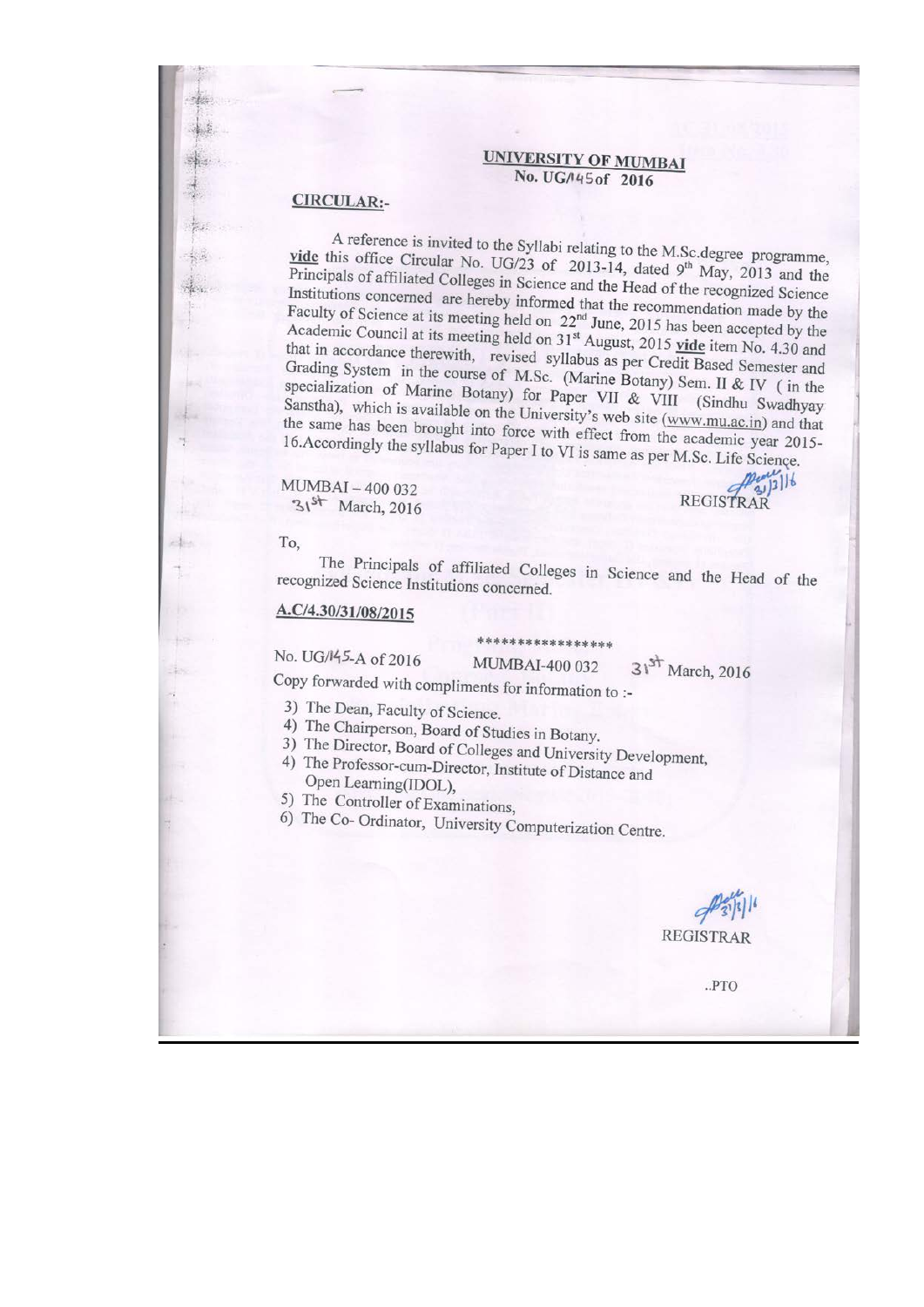

# **UNIVERSITY OF MUMBAI**



**Syllabus for M.Sc. Semester III &IV (Part II) Program: M.Sc. Course : Botany Specialization: Marine Botany**

(Credit Based Semester and Grading System with effect from the academic year 2015–2016)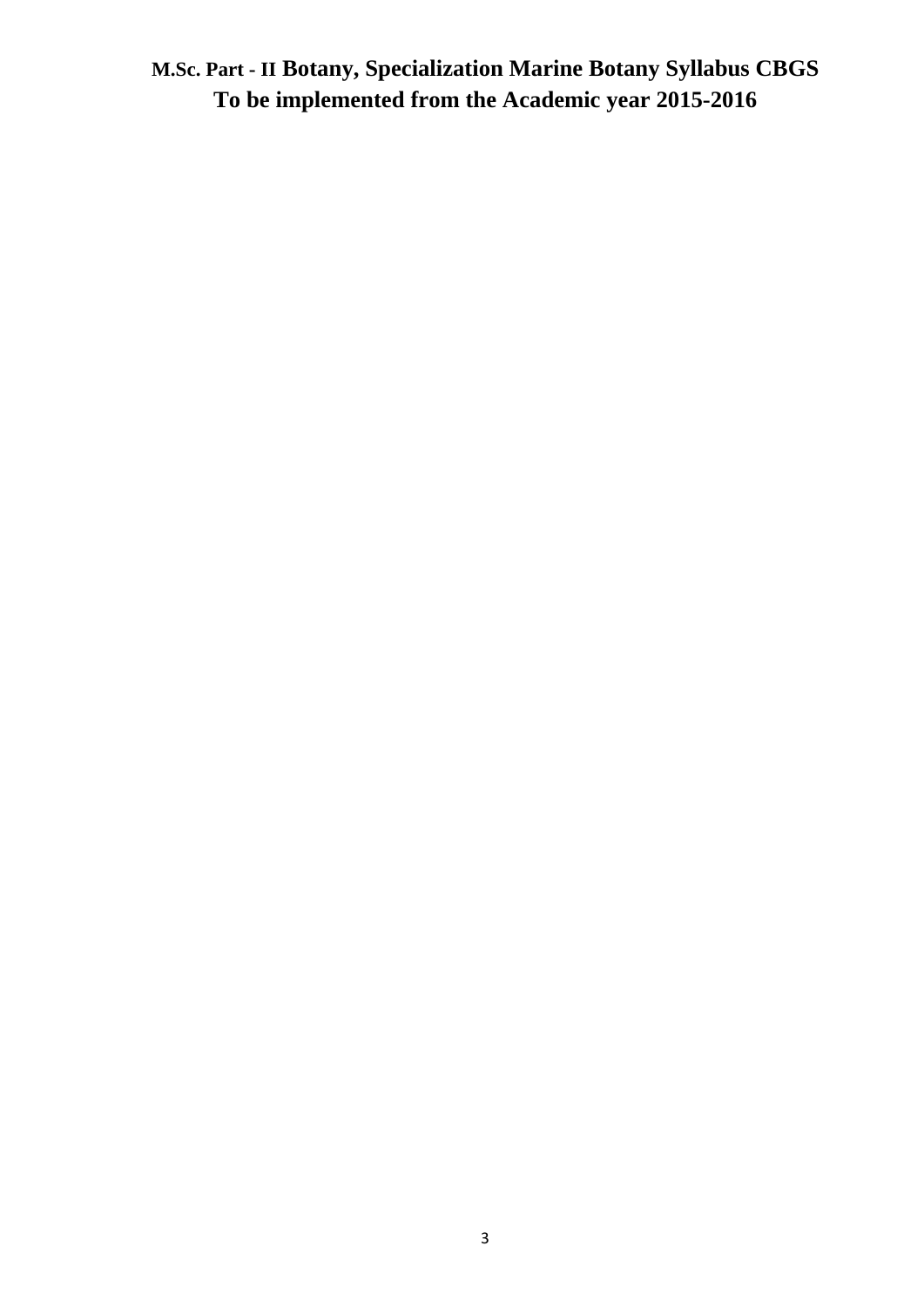| <b>Course Code</b> | <b>UNIT</b>  | <b>TOPIC HEADINGS</b>                                            | <b>Credits</b>   | L / Week |  |
|--------------------|--------------|------------------------------------------------------------------|------------------|----------|--|
|                    |              | <b>Paper Title: Marine Botany - General Aspects</b>              |                  |          |  |
| PSBOMB303          |              | <b>Marine Plant Groups</b>                                       |                  |          |  |
|                    | $\mathbf{I}$ | <b>Micro and Macroalgae</b>                                      |                  |          |  |
|                    | III          | <b>Biodiversity of Mangroves</b>                                 | $\boldsymbol{4}$ |          |  |
|                    | IV           | <b>Ecology of Mangroves</b>                                      |                  |          |  |
|                    |              |                                                                  |                  |          |  |
|                    |              | <b>Paper Title: Physiology and Biochemistry of Marine Plants</b> |                  |          |  |
| PSBOMB304          |              | <b>Algal Physiology</b>                                          |                  |          |  |
|                    | П            | <b>Mangroves - Physiology</b>                                    |                  |          |  |
|                    | III          | <b>Mineral Nutrition</b>                                         | 4                |          |  |
|                    | IV           | <b>Regeneration in Mangroves,</b><br><b>Research in India</b>    |                  |          |  |

### **SEMESTER III**

| PSBOMBP303 | <b>Marine Botany - General Aspects</b>                     |  |
|------------|------------------------------------------------------------|--|
| PSBOMB304  | Physiology and Biochemistry of Marine Plants $\parallel 2$ |  |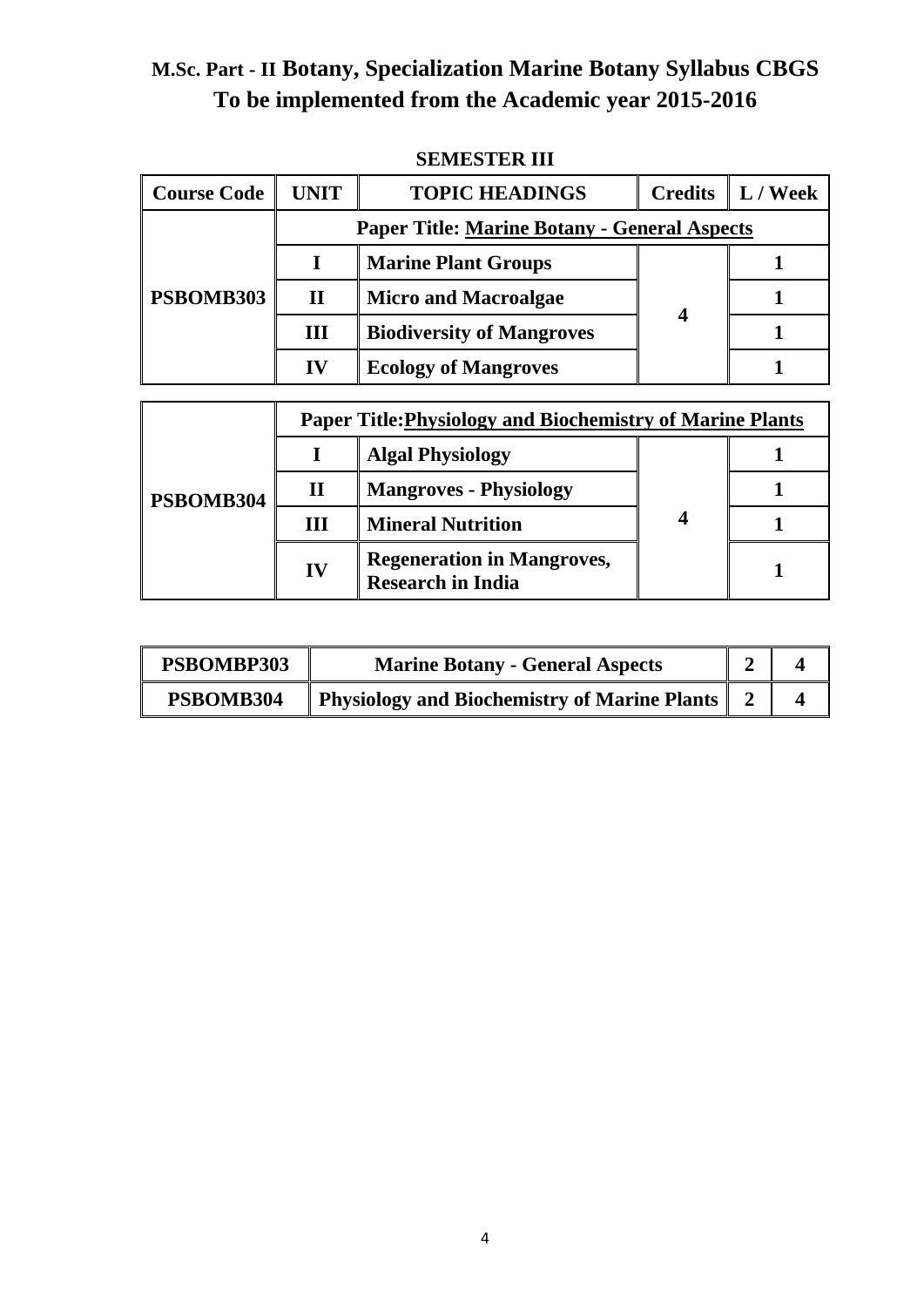| <b>Course Code</b> | <b>UNIT</b>  | <b>TOPIC HEADINGS</b>                                             | <b>Credits</b> | $L /$ Week |
|--------------------|--------------|-------------------------------------------------------------------|----------------|------------|
| PSBOMB403          |              | <b>Title of the Paper: Marine Ecology</b>                         |                |            |
|                    |              | <b>Physical Oceanography and</b><br><b>Biotic Factors</b>         |                |            |
|                    | $\mathbf{I}$ | <b>Marine Chemistry</b>                                           |                |            |
|                    | Ш            | <b>Microbial Ecology</b>                                          | 4              |            |
|                    | IV           | <b>Marine Pollution and</b><br><b>Conservation of Ecosystems.</b> |                |            |

|           | <b>Title of the Paper: Applied Marine Botany</b> |                                    |  |  |
|-----------|--------------------------------------------------|------------------------------------|--|--|
| PSBOMB404 |                                                  | <b>Analytical Methods</b>          |  |  |
|           | Н                                                | <b>Collection and Cultivation</b>  |  |  |
|           | Ш                                                | <b>Utilization of Marine Algae</b> |  |  |
|           | 1 V                                              | <b>Marine Bioresources</b>         |  |  |

| PSBOMBP401 | <b>Marine Ecology</b>        |  |
|------------|------------------------------|--|
| PSBOMBP402 | <b>Applied Marine Botany</b> |  |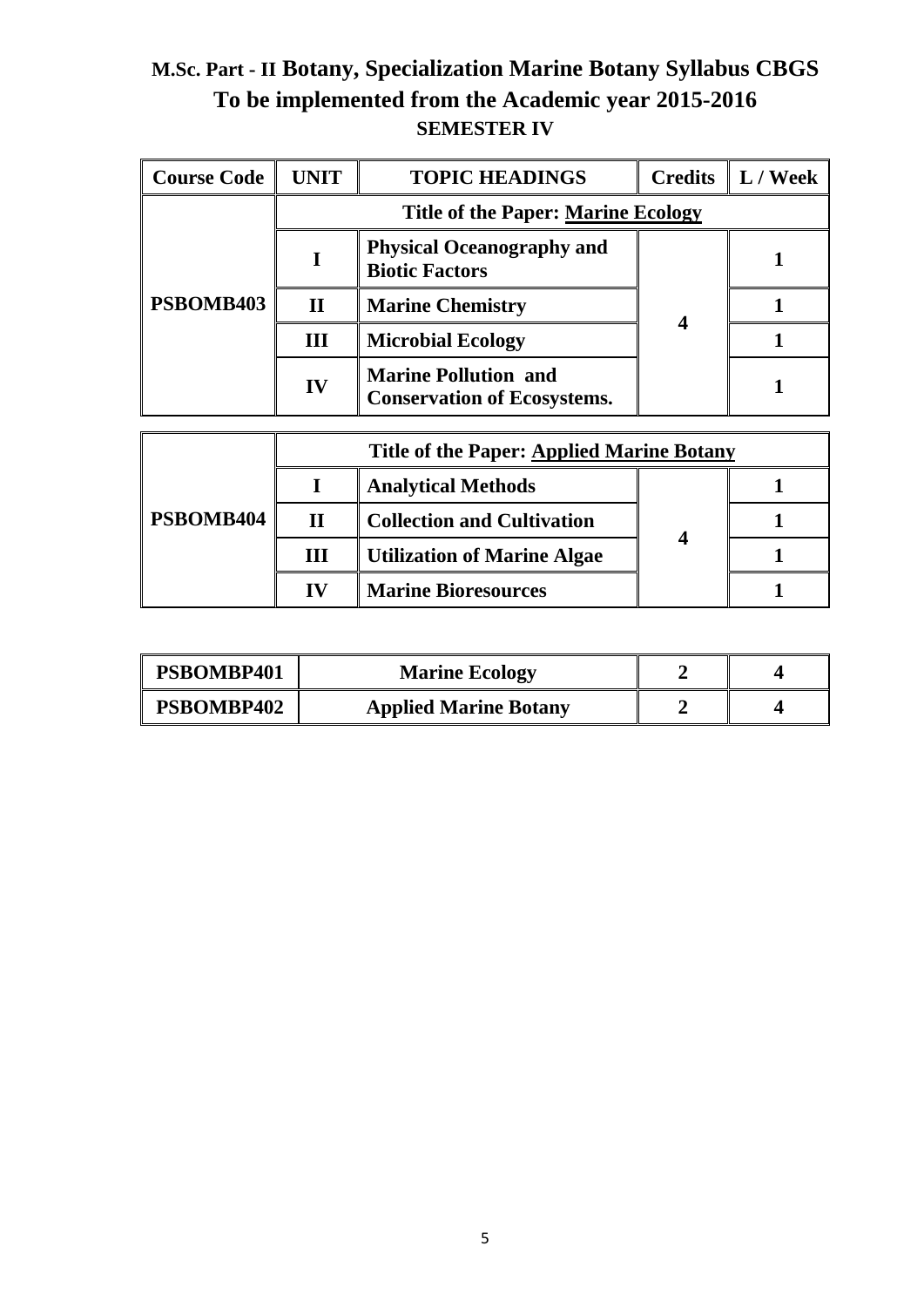# **Semester III Detailed Syllabus Theory**

| <b>Course Code</b>                                                                                                                                                                                                                                                                                             | Title                                                                                                                                                                                                                                                                                                                                                                                                                                           | Credits      |
|----------------------------------------------------------------------------------------------------------------------------------------------------------------------------------------------------------------------------------------------------------------------------------------------------------------|-------------------------------------------------------------------------------------------------------------------------------------------------------------------------------------------------------------------------------------------------------------------------------------------------------------------------------------------------------------------------------------------------------------------------------------------------|--------------|
| PSBOMB303                                                                                                                                                                                                                                                                                                      | <b>Marine Botany: General Aspects</b>                                                                                                                                                                                                                                                                                                                                                                                                           | 4            |
| <b>Unit I: Marine Plant Groups</b><br>Introduction and classification, brief idea of Plankton, Nekton, Benthos.<br>Marine Phytoplankton- Dino -flagellates, Nano-plankton, Ultra-plankton,<br>coccoliths.<br>Marine Fungi, Actinomycetes, Lichens and Bacteria in brief.<br>Fossil mangroves - General account | $\mathbf{1}$                                                                                                                                                                                                                                                                                                                                                                                                                                    |              |
|                                                                                                                                                                                                                                                                                                                | <b>Unit II: Micro and Macroalgae</b><br>Taxonomy, cytology, ultrastructure, salient features of Cyanophyceae,<br>Bacillariophyceae, Chlorophyceae, Rhodophyceae and Phaeophyceae.<br>Life cycles of Pinnularia, Caulerpa, Sargassum, Fucus                                                                                                                                                                                                      | 1            |
|                                                                                                                                                                                                                                                                                                                | <b>Unit: III Biodiversity of Mangroves</b><br>Brief introduction to creek, estuary, lagoon and delta formations. Definition of<br>'Mangrove", distribution- biogeography of Indian Mangroves, east and west<br>coast mangroves, Mangrove forests.<br>Salient features of important mangrove families such as Rhizophoraceae,<br>Sonneratiaceae, Avicenniaceae, Myrsinaceae, Acanthaceae.<br>Salt marshes, sea grasses and sand dune vegetation. | $\mathbf{1}$ |
| $\bullet$                                                                                                                                                                                                                                                                                                      | <b>Unit: IV Ecology and Mangroves</b><br>Diversity, distribution, zonation structure.<br>Ecological significance. Anatomical, physiological, morphological<br>adaptations, vivipary and its role                                                                                                                                                                                                                                                | 1            |

### **References :-**

- 1. Chapman VJ (1976). Coastal Vegetation. IIndedition.Pergamon Press. New York.
- 2. Desikachary, T.V. (1975). Marine Plants.N.C.E.R.T. New Delhi.
- 3. Kumar H.D. Introduction to Phycology.
- 4. Kumar H.D and Singh H.N. (1990).AlgaeAffiliated East West PressPvt.ltd.Publ. New Delhi.
- 5. McConnaughey,B.H. (1974). Introduction to Marine Biology.
- 6. Ranade,D.R. and Gadre,R.V. (1988). Microbial Aspects of Anaerobic Digestion.Laboratory Manual. M.A.C.S. Pune.
- 7. Sambamurthy, A.V.S.S.(2005). A Text Book of Algae.
- 8. Santhanam,R.; Ramnathan, N.;Venkataramanjan, K.andJegathanam,G.(1987). Phytoplankton of Indian Seas, and Aspects of Marine Botany. Daya Publication Home. Delhi.
- 9. Sen Neera and KumudranjanNaskar, (2003). Algal Flora of Sunderbans.
- 10. Sharma O. P. (1986) A Text Book of Algae Tata McGraw Hill Publication Publications
- 11. Stein, J.R.(1973). Handbook of Phycological Methods. Cambridge University Press.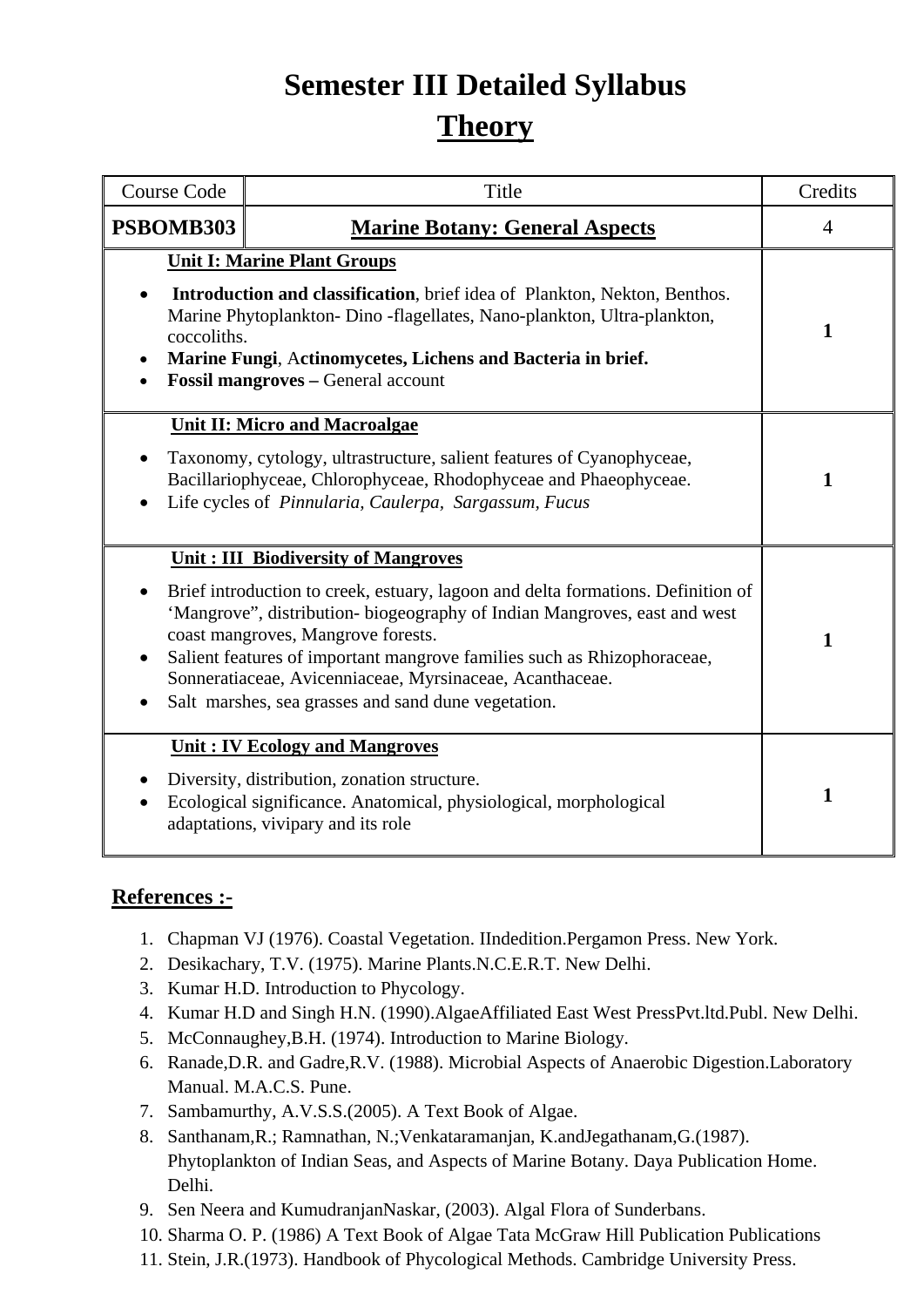- 12. Trainor, F.R.. Introductory Phycology.
- 13. Vashishta, B.R.(1995). Algae. S. Chand and Co.Ltd. New Delhi.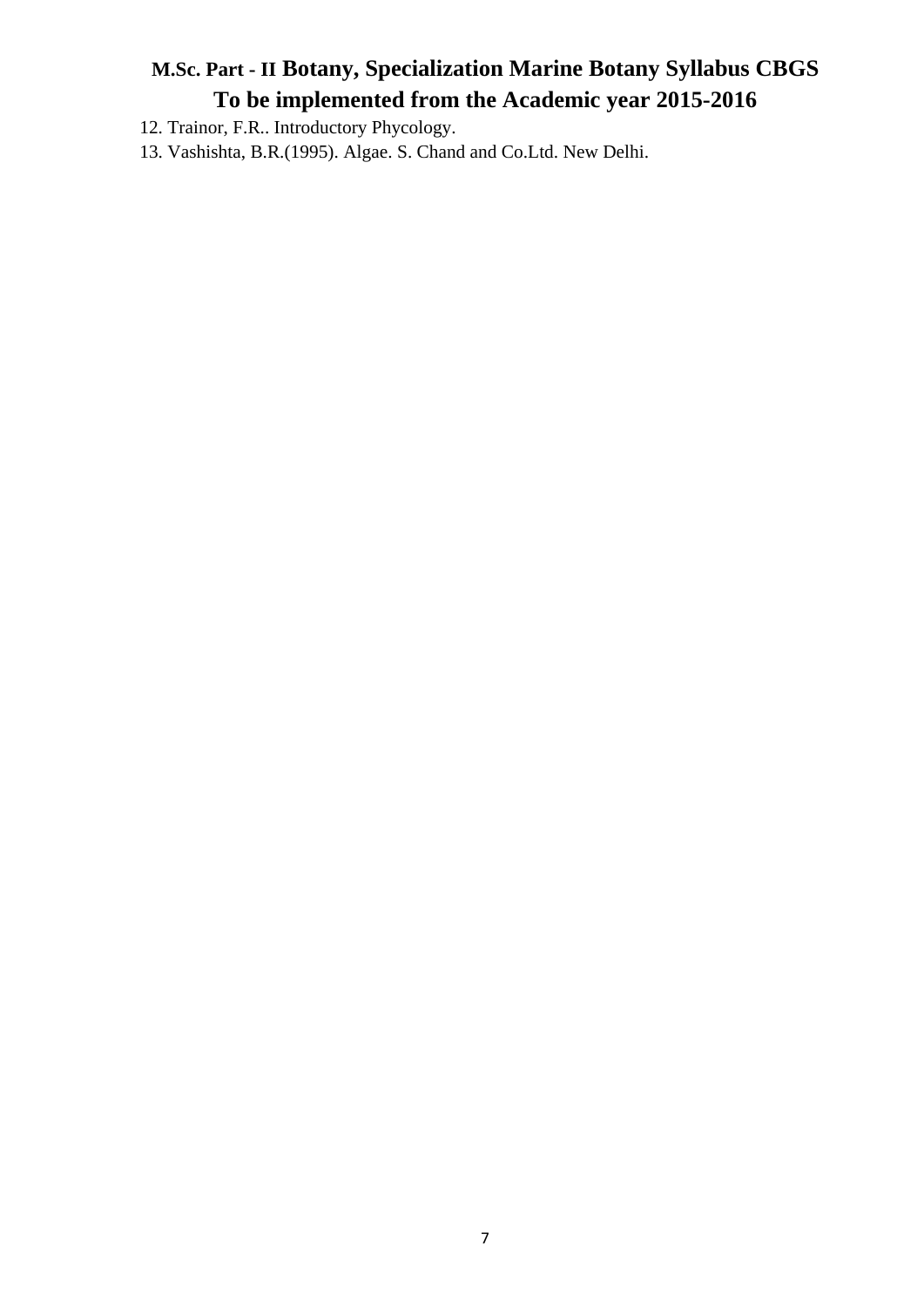| <b>Course Code</b>           | Title                                                                                                                                                                                                                                                                                                                                                                                                                                                                                                                                                                                 | Credits        |
|------------------------------|---------------------------------------------------------------------------------------------------------------------------------------------------------------------------------------------------------------------------------------------------------------------------------------------------------------------------------------------------------------------------------------------------------------------------------------------------------------------------------------------------------------------------------------------------------------------------------------|----------------|
| PSBOMB304                    | <b>Physiology and Biochemistry of Marine Plants</b>                                                                                                                                                                                                                                                                                                                                                                                                                                                                                                                                   | $\overline{4}$ |
|                              | <b>Unit I: Algal Physiology</b><br>Photosynthesis in Marine Algae - Fine structure and properties of algal<br>plastids, photosynthetic pigments in different algal groups, carbon fixation,<br>photosynthesis in marine macro-algae -light absorption, effect of low light<br>condition, photosynthetic rate. $C_3$ versus $C_4$ charateristics in marine algae.<br><b>Storage and Structural Components in Algae:</b> - Seaweed polysaccharides,<br>chemical structure, properties and extraction of agar, carrageenan and alginic<br>acid. Low molecular weight compounds in algae. | 1              |
|                              | <b>Unit II: Mangroves Physiology</b><br><b>Photosynthesis in Mangroves</b> – Stomatal behaviour, carbon fixation, initial<br>products of photosynthesis, enzymes, role of aspartate, accumulation of free<br>amino acids, photorespiration.<br><b>Bioactive Compounds in Mangroves</b> :- A brief idea of occurrence and<br>importance of these compounds.<br>Effect of flooding on growth of halophytes.                                                                                                                                                                             | $\mathbf{1}$   |
| phytohormones.               | <b>Unit: III Mineral Nutrition</b><br><b>Mineral Nutrition</b> – Nutrient requirement-essential elements, vitamins for<br>growth of algae. Availability in sea water, uptake, factors affecting, metabolic<br>role of essential nutrients.<br><b>Salt Regulation in Halophytes</b> – Salt glands and salt secretion. Ultrastructure<br>of salt glands. Sodium Pumps, selective ion absorption.<br><b><u>Salinity and Metabolism –</u></b> Influence of salinity on photosynthesis, induction<br>of CAM, membrane transport under salinity, effect of salinity on growth and           | 1              |
| in mangroves.<br>their work. | <b>Unit: IV Mangroves- Regeneration, Research in India</b><br><b>Regeneration in Mangroves</b> – methods of natural and artificial regeneration<br><b>Marine Algal Research in India:</b> - Important Research centres in India and<br>Mangrove Research in India :- Major research centres in India and their                                                                                                                                                                                                                                                                        | 1              |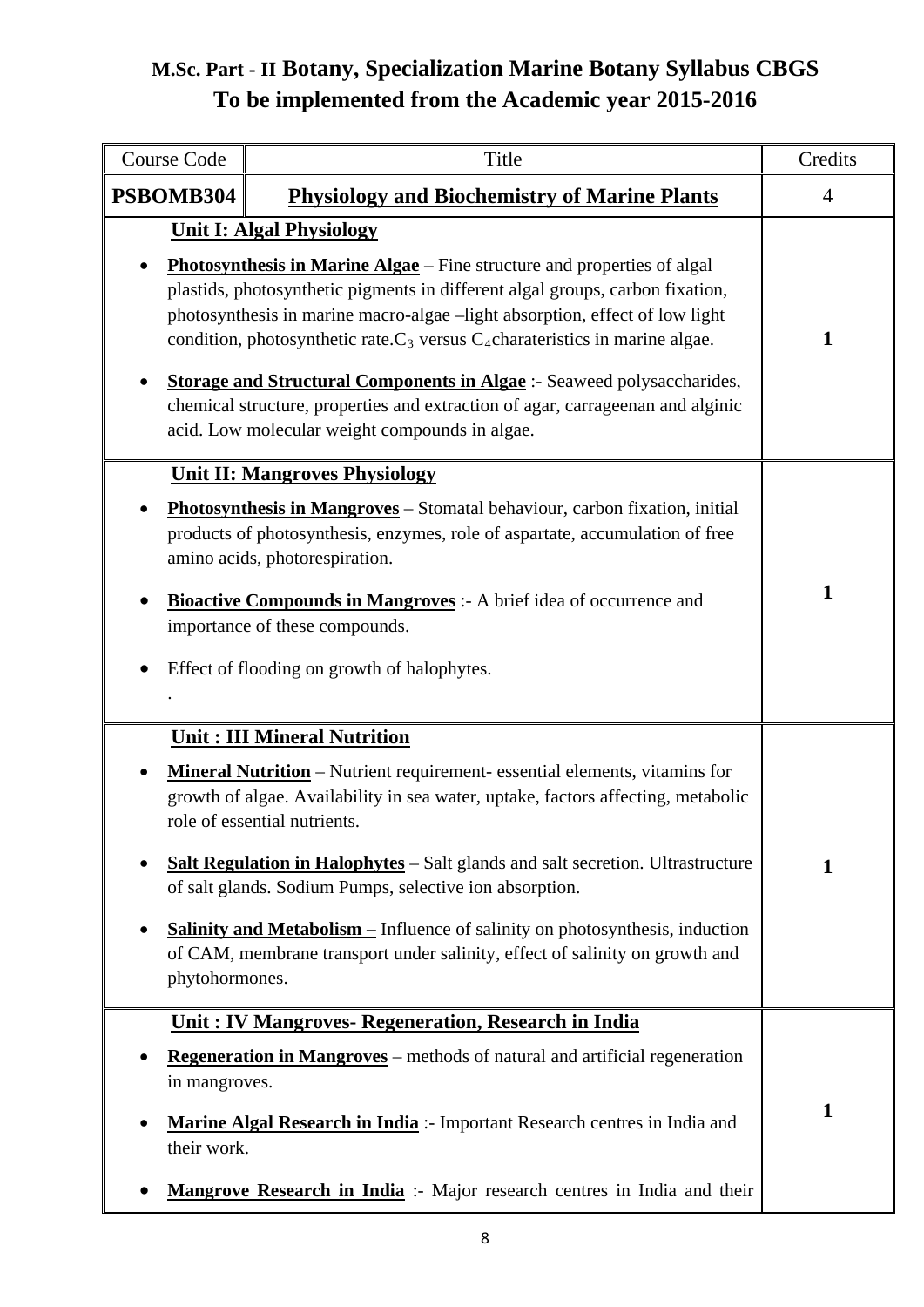contribution. .

### **References :-**

- 1. Chapman, V.J. (1976) : Coastal Vegetation. IInd edition. Pergamon Press. New York.
- 2. Ring, M. (1982) : The biology of Marine Plants. Edward Arnold Publishers, London.
- 3. Gerald, E. Ecophysiology of Economic Plants in Arid and Semiarid Land.
- 4. Jackson, D.F. (1972) Algae and Man. Plenum Press.
- 5. Lobban, C.S. and Harrison, P.J. (1985) : Seaweed Ecology and Physiology. Cambridge University Press.
- 6. Sambamurthy,A.V.S.S.(2005) : A Text Book of Algae.
- 7. Stein, J.R. (1973) : Handbook of Phycology and Biochemistry.
- 8. Stewart, W.D. (1974) : Algal Physiology and Biochemistry.
- 9. Waisel,Y. (1972) : Biology of Halophytes. Academic Pres, London and New York.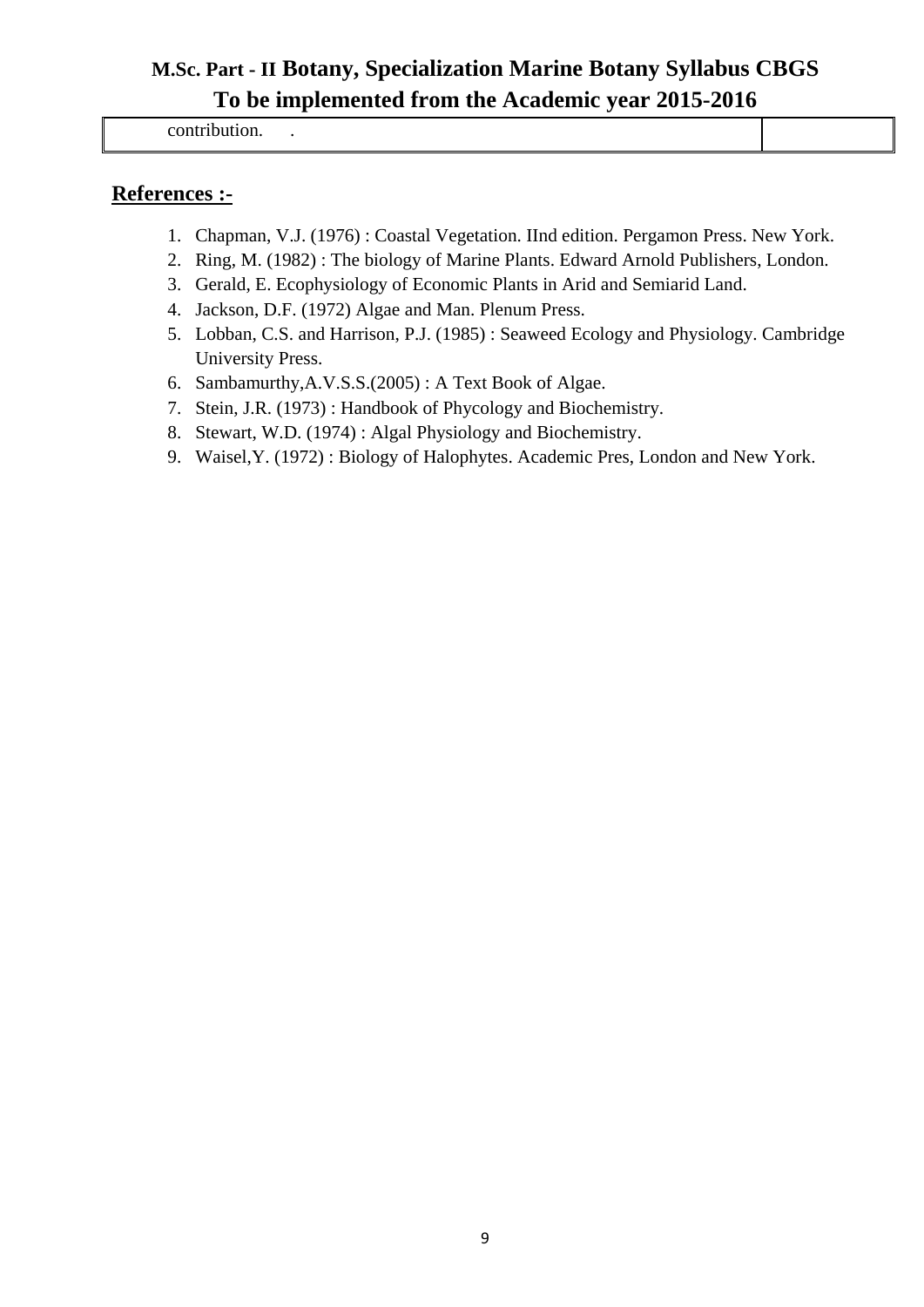# **Practical**

| Code                                                                            | <b>Title</b>                                                                                                              | <b>Credits</b> |  |  |
|---------------------------------------------------------------------------------|---------------------------------------------------------------------------------------------------------------------------|----------------|--|--|
| PSBOMBP301                                                                      | <b>Marine Botany - General Aspects</b>                                                                                    | $\overline{2}$ |  |  |
| 1.                                                                              | Study of characteristic features of members of Chlorophyceae -<br>Enteromorpha, Chaetomorpha, Ulva, Caulerpa, Bryopsisetc |                |  |  |
| 2.                                                                              | Study of characteristic features of Phaeophyceae – Padina, Dictyota, Sargassum etc.                                       |                |  |  |
| 3.                                                                              | Study of characteristic features of Rhodophyceae - Gracilaria, Gelidium, Hypneaetc.                                       |                |  |  |
| 4.                                                                              | Isolation of marine fungi and its identification                                                                          |                |  |  |
| 5.                                                                              | Sampling and identification of phytoplankton.                                                                             |                |  |  |
| 6.                                                                              | Demonstration of phytoplankton/algal culture technique.                                                                   |                |  |  |
| 7.                                                                              | Study of mangrove associates-Aleuropus, Halophilaetc                                                                      |                |  |  |
| 8.                                                                              | Type study of mangroves from Rhizophoraceae.                                                                              |                |  |  |
| 9.                                                                              | Type study of mangroves from Avicenniaceae and Sonneratiaceae.                                                            |                |  |  |
|                                                                                 | 10. Type study of mangroves from Myrsinaceae and Acanthaceae.                                                             |                |  |  |
|                                                                                 | 11. Study of sand dune plants - Spinifex, Ipomoea etc.                                                                    |                |  |  |
| PSBOMBP302                                                                      | <b>Physiology and Biochemistry of Marine Plants</b>                                                                       | $\overline{2}$ |  |  |
|                                                                                 | 1. Estimation of pigments from marine algae – chl $a,b,c,d$ , carotenoids, phycobilins                                    |                |  |  |
| 2.                                                                              | Isolation of agar agar from algal material.                                                                               |                |  |  |
| 3.                                                                              | Extraction and estimation of alginic acid and carrageenan from marine algae.                                              |                |  |  |
| 4.                                                                              | Estimation of total carbohydrates from marine algae.                                                                      |                |  |  |
| 5.                                                                              | Determination of organic matter content from sediment.                                                                    |                |  |  |
|                                                                                 | 6. Determination of TAN of succulent marine plants like Sessuvium, Lumnitzera                                             |                |  |  |
| Regeneration studies in some mangrove species.<br>7.                            |                                                                                                                           |                |  |  |
| Determination of free amino acid content in saline and non-saline plants.<br>8. |                                                                                                                           |                |  |  |
| 9.                                                                              | Estimation of proline from saline and non-saline species.                                                                 |                |  |  |
|                                                                                 | 10. Estimation of tannins from bark/stems of different mangroves                                                          |                |  |  |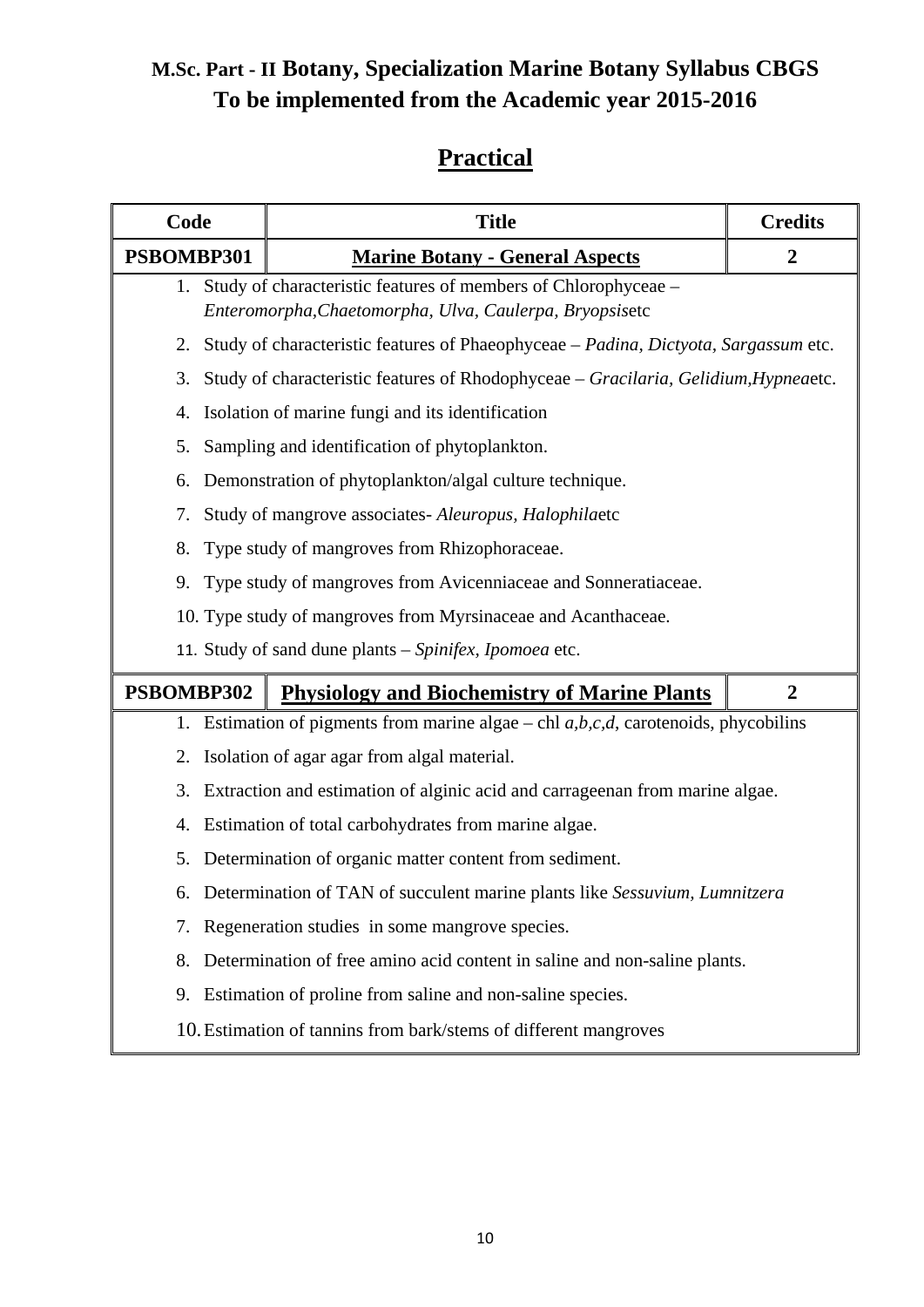# **M.Sc. Part - II Botany, Specialization Marine Botany Syllabus CBGS To be implemented from the Academic year 2015-2016 Semester IV Detailed Syllabus Theory**

| Course Code           | Title                                                                                                                                                                                                                                                                                                                                                                                                                                                                                                                                                         | Credits      |
|-----------------------|---------------------------------------------------------------------------------------------------------------------------------------------------------------------------------------------------------------------------------------------------------------------------------------------------------------------------------------------------------------------------------------------------------------------------------------------------------------------------------------------------------------------------------------------------------------|--------------|
| PSBOMB403             | <b>Marine Ecology</b>                                                                                                                                                                                                                                                                                                                                                                                                                                                                                                                                         | 4            |
|                       | <b>Unit I: Physical Oceanography &amp; Biotic Factors</b><br><b>Physical Oceanography</b> : The role and observations in oceanography –<br>oceans and seas, their dimension, physical properties of sea water - salinity,<br>temperature-density in space and time, $O_2$ , $CO_2$ nutrients, oceanic mixed<br>layer and thermocline. Ocean currents and their movement, equatorial<br>processes- El Nino, Indian ocean circulation.<br><b>Biotic factors-</b> floral and faunal components. Role of phytoplanktons, water<br>blooms and red tide phenomenon. | $\mathbf{1}$ |
|                       | <b>Unit II: Marine Chemistry</b><br>Major and minor elements in sea water, chlorinity, salinity – Definition,<br>significance and measurement. Solubility of gases in sea water - dissolved<br>O2, CO2, pH, alkalinity, percentage composition of inorganic carbon, calcium<br>carbonate precipitation.<br>Micronutrient elements in sea water (P,N,Si), N:P ratios, stoichiometry and<br>uptake and regeneration of nutrient elements.                                                                                                                       | 1            |
|                       | <b>Unit: III: Microbial Ecology</b><br>Microbial Ecology of Coastal Ecosystem - Mycorrhizal relations, coastal<br>vegetation and nitrogen fixation, detritus based food chain.<br><b>Microbial Ecology of Coral Reefs</b> – occurrence, distribution and types.<br>Calcification, reef algae, natural and anthropogenic stress, restoration and<br>conservation of coral ecosystem, concept of marine park.                                                                                                                                                   | 1            |
| <b>Ecosystem</b><br>٠ | <b>Unit: IV Marine Pollution &amp; Conservation of Mangrove</b><br><b>Marine Pollution</b> ; types, sources and impact. Toxic metal pollution, oil,<br>sewage, pesticide, radioactive pollution and effect of waste disposal on marine<br>ecosystem. Biomagnification.<br>Conservation of mangrove ecosystem; need for conservation, human<br>impact, role of global institutions and NGO's in India.                                                                                                                                                         | 1            |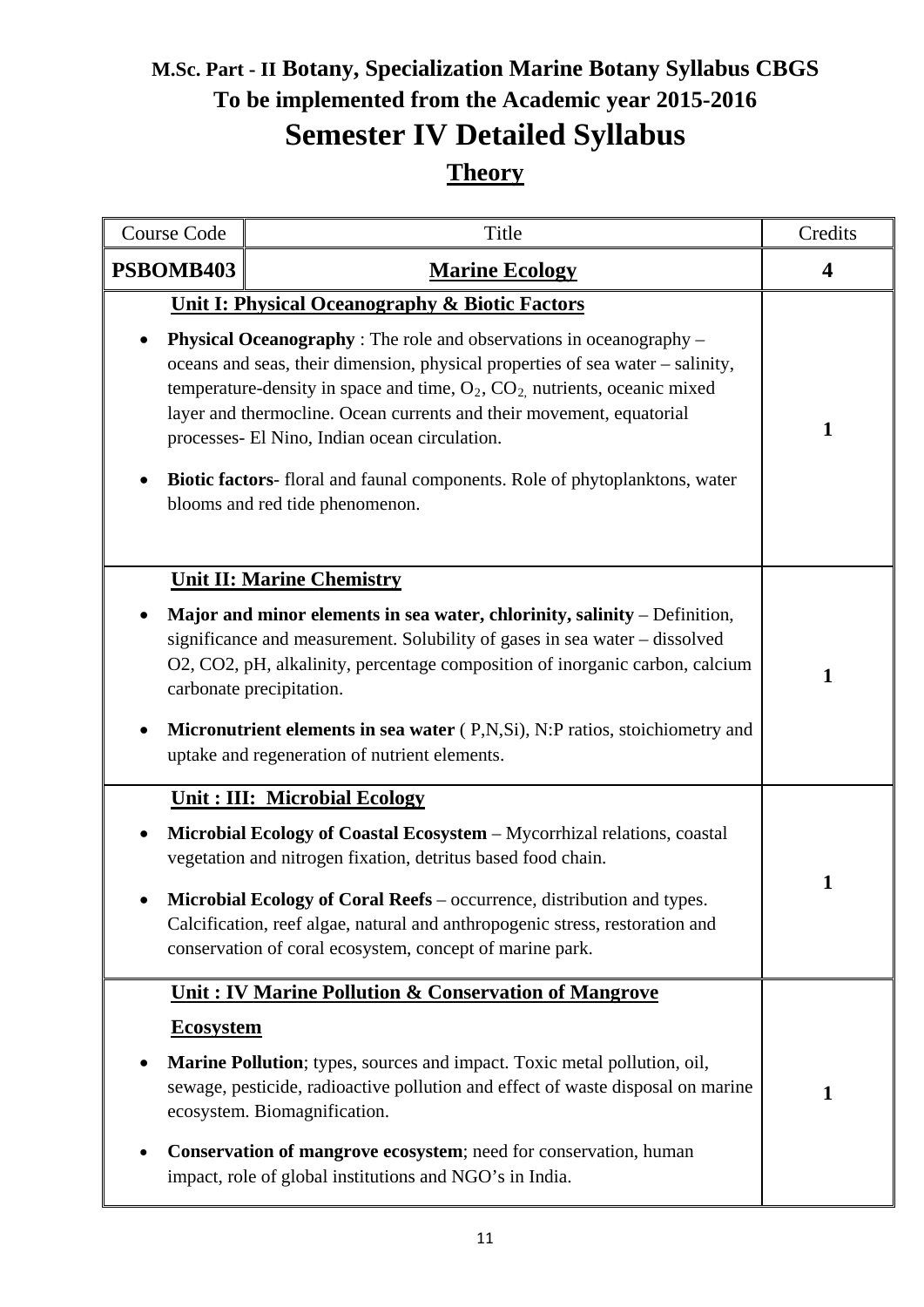### **References:-**

- 1. Svedrup,H.U., Johnson,M.W.andFlemming,R.H.(1962) The Ocean: Their Physics, Chemistry and Biology, Asia Publ.House, New Delhi.
- 2. Pierson,W.J.andNewmann,G.S (1966) Principles of Physical Oceanography, Prentice Hall,Inc., New Jersey. U.S.A.
- 3. Riley,J.P.and Chester,R (1981).Introduction to marine chemistry,.
- 4. Riley,J.P.and Skirrow,G. (1975) Chemical Oceanography ( Vol.1,2.3&8),.
- 5. Martin,D.F )1970) Marine Chemistry Vol.2..
- 6. Daves,C.J.(1985). Marine Botany, Physiology and Ecology of Seaweeds.
- 7. Dawson (1960) Marine Botany.
- 8. Lobban,C.S. and Harrison,P.J. (1985) Seaweed ecology and physiology. Cambridge University Press.
- 9. Naskar, Kumundrajan and Rathindranath Mandal (1999). Ecology and Biodiversity of Indian Mangroves.
- 10. Pandey,B.P, (1994) Algae S.Chand New Delhi.
- 11. Current Trends in Life Sciences, Vol23: Agromicrobes, Today and Tomorrow. New Delhi.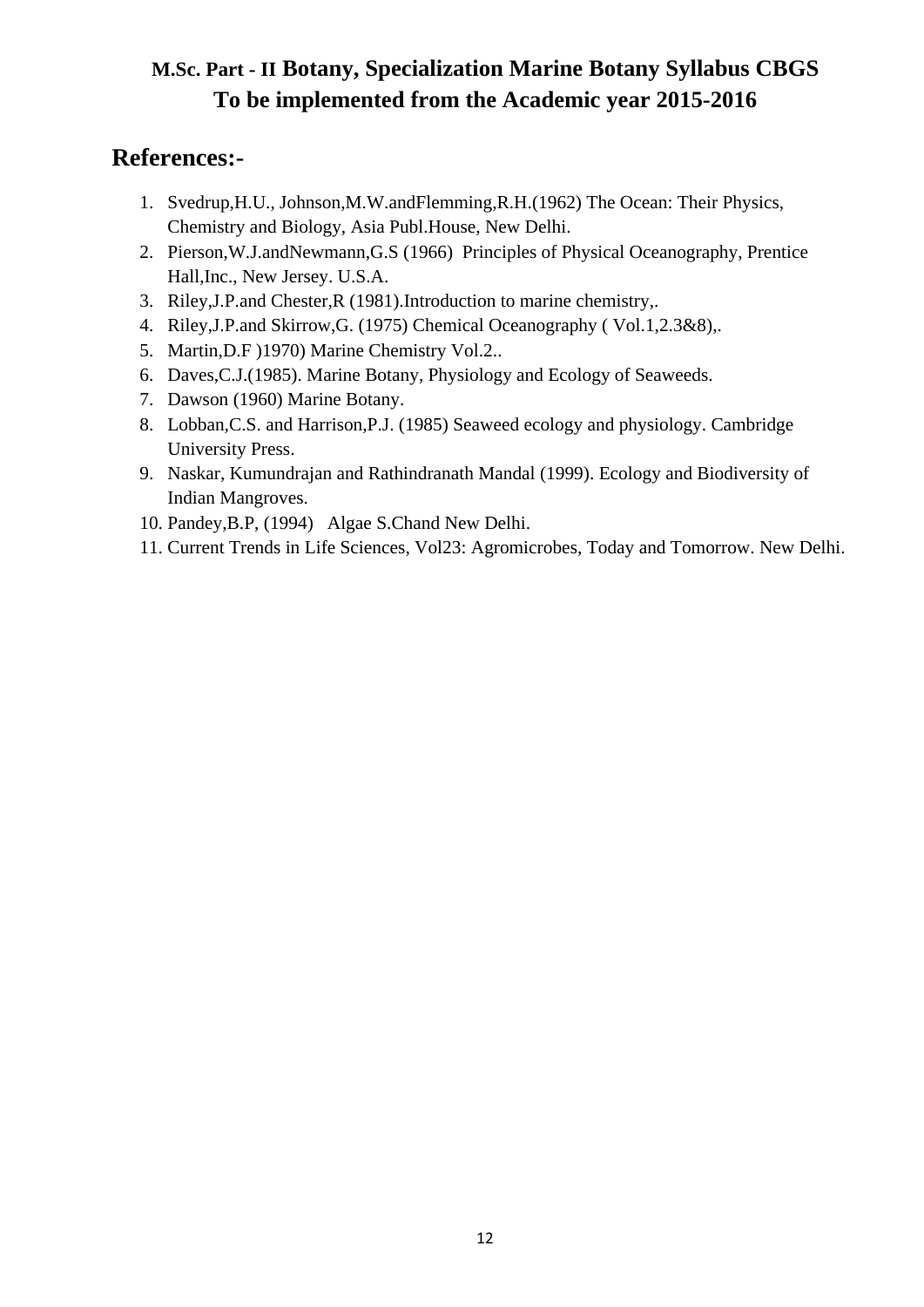| <b>Course Code</b> | Title                                                                                                                                                                                                                                                                                                                                                                                                                                                                                      | Credits      |
|--------------------|--------------------------------------------------------------------------------------------------------------------------------------------------------------------------------------------------------------------------------------------------------------------------------------------------------------------------------------------------------------------------------------------------------------------------------------------------------------------------------------------|--------------|
| PSBOMB404          | <b>Applied Marine Botany</b>                                                                                                                                                                                                                                                                                                                                                                                                                                                               | 4            |
|                    | <b>Unit I: Analytical Methods</b><br><b>Methods of Analysis:</b> Primary productivity measurement (biomass)<br>harvesting, litter fall, gas exchange, modelling technique). Standing crop,<br>species diversity index, similarity index etc.<br><b>Mangrove survey by Remote sensing application.</b> Use of remote sensing<br>technique in mapping of mangrove vegetation use of GPS.                                                                                                     | 1            |
|                    | <b>Unit II: Collection, Cultivation, Applications and Uses</b><br>Methods of Collection and Preservation of Marine Algae – Collection,<br>chemical preservation, herbarium technique, storage of specimens.<br>Laboratory culture and cultivation of algae ; Use of natural and synthetic<br>culture media, difficulties in getting axenic culture.<br>Commercial Cultivation of Seaweeds; Traditional and recent methods.<br>Mariculture of Porphyra, Laminaria, Undaria, Gracilaria etc. | 1            |
|                    | <b>Unit: III Utilization of Marine Algae</b><br>Utilization of Seaweeds, species used as food and fodder, application to soil<br>as a fertilizer or manure, madeicinal uses, source for iodine. Industrial<br>application of seaweeds.<br>Utilization of Diatoms : application and uses.                                                                                                                                                                                                   | 1            |
| ornamentals.       | <b>Unit: IV Marine Bioresouces</b><br><b>Coastal Bioresources</b> :- Bioresource profile, wild bioresources – food, feed,<br>fodder, fire wood, timber, medicinal products, potential genetic resources,<br><b>Domestic Bioresources</b> – crops, cereals, pulses, oil crops, horticultural crops,<br>livestock, aquaculture, apiculture.                                                                                                                                                  | $\mathbf{1}$ |

### **References**

- 1. Biotechnology of Microalgae. Beck
- 2. Bhosale,L.J.(2005). Mangroves of Maharashtra. (Field Guide). Shivaji University, Kolhapur.
- 3. Chapman, V.J.. Coastal Vegetation. IInd edition. PergamonPress.New York.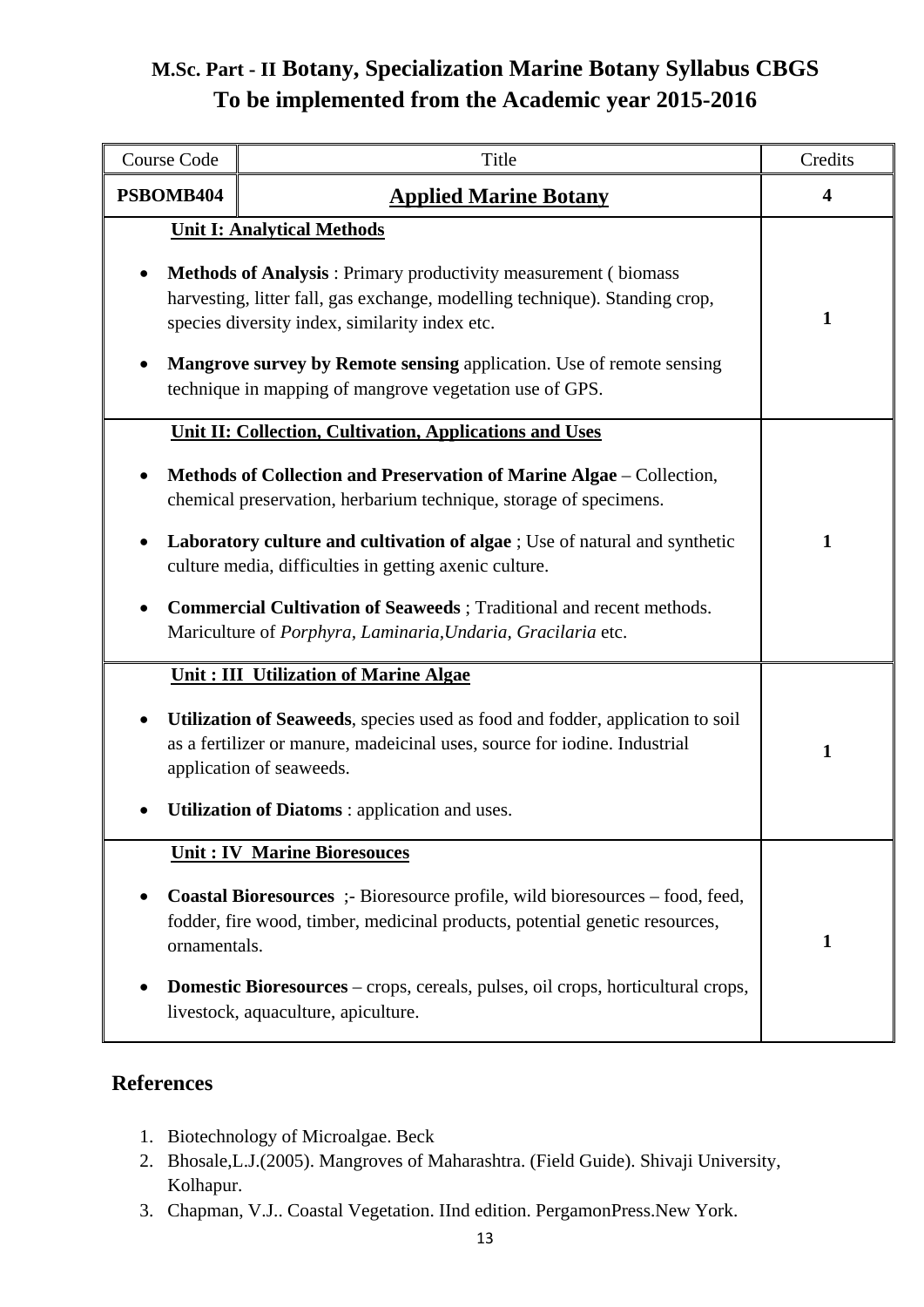- 4. Jackson,D.F.(1972).Algae and Man. Plenum Press.
- 5. Kannupandi,T.(1998). Coral Reefs of India.State of Report.ENVIS Publication Series 2/98.
- 6. Krishnamurthy,V.(1985). Marine Plants, ( A.G. Untawale, Asso. Editor), Seaweed research and Utilization Association, Madras.
- 7. Santhanam,R.; Ramnathan,N.; Venkataramanjan,K.andJegathanam,G.(1987). Phytoplankton of Indian Seas and Aspects of Marine Botany. Daya Publication Home. Delhi.
- 8. Tein,J.R.(1973). Handbook of Phycological Methods. Cambridge University Press.
- 9. Stoemer,E.F. and Smol, J.P. The Diatoms. Applications for Environment and Earth Sciences.
- 10. Swaminathan,M.S. Research Foundation (2003). Bioresources Status in Selected Coastal Location. National Bioresource Development Board( Dept of Biotechnology) Govt. of India.
- 11. Trainor,F.R. Introductory Phycology.